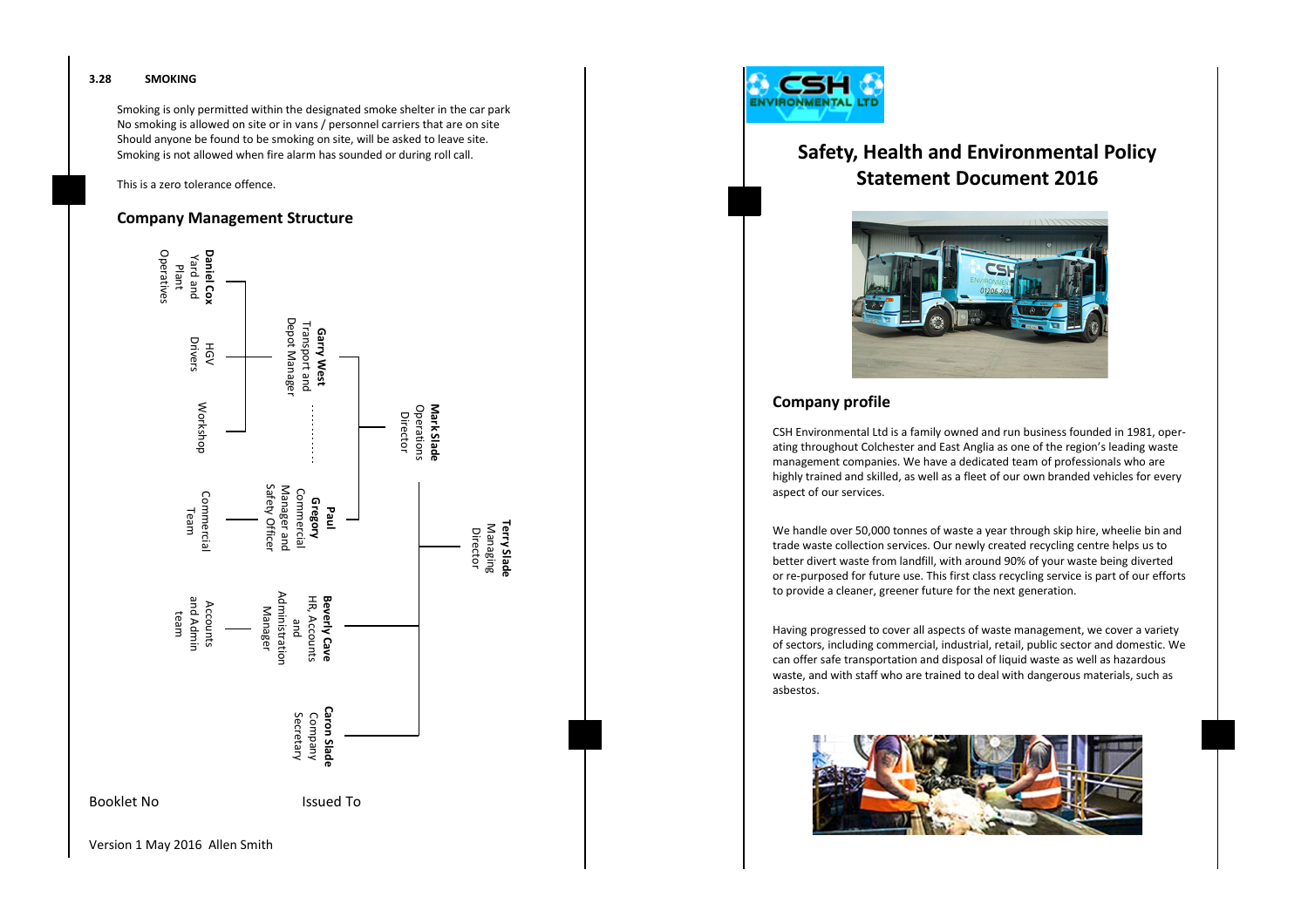| Content |                     |                                                         |  |  |  |
|---------|---------------------|---------------------------------------------------------|--|--|--|
| 1.0     | <b>INTRODUCTION</b> |                                                         |  |  |  |
|         | 1.01                | <b>Health and Safety Policy Statement</b>               |  |  |  |
|         | 1.02                | <b>Environmental Statement</b>                          |  |  |  |
| 2.0     | <b>ORGANISATION</b> |                                                         |  |  |  |
|         | 2.01                | <b>Organisation Chart</b>                               |  |  |  |
|         | 2.02                | Organisational Responsibilities                         |  |  |  |
|         | 2.03                | Overall Responsibilities for Health and Safety          |  |  |  |
|         | 2.04                | <b>Employees Responsibilities</b>                       |  |  |  |
|         | 2.05                | Procedure for Implementation and Monitoring             |  |  |  |
| 3.0     | <b>ARRANGEMENTS</b> |                                                         |  |  |  |
|         | 3.01                | Accidents, Near Miss and Dangerous Occurrences (RIDDOR) |  |  |  |
|         | 3.02                | <b>Disciplinary Rules</b>                               |  |  |  |
|         | 3.03                | Risk Assessment and Standard Operating Procedures       |  |  |  |
|         | 3.04                | Hazard Detection and Reporting                          |  |  |  |
|         | 3.05                | Work Equipment Plant and Vehicles                       |  |  |  |
|         | 3.06                | <b>Electrical Isolation</b>                             |  |  |  |
|         | 3.07                | <b>Work Control Permit</b>                              |  |  |  |
|         | 3.08                | <b>Confined Spaces</b>                                  |  |  |  |
|         | 3.09                | <b>Hot Work</b>                                         |  |  |  |
|         | 3.10                | Working at Height                                       |  |  |  |
|         | 3.11                | Working in Excavations                                  |  |  |  |
|         | 3.12                | Services, Underground & Overhead                        |  |  |  |
|         | 3.13                | <b>Traffic Management</b>                               |  |  |  |
|         | 3.14                | <b>Rubbish Control</b>                                  |  |  |  |
|         | 3.15                | Management of Lifting                                   |  |  |  |
|         | 3.16                | <b>Electricity Equipment</b>                            |  |  |  |
|         | 3.17                | Fire and Emergency Response                             |  |  |  |
|         | 3.18                | <b>First Aid</b>                                        |  |  |  |
|         | 3.19                | Control of Substances Hazardous to Health - COSHH       |  |  |  |
|         | 3.20                | <b>Noise</b>                                            |  |  |  |
|         | 3.21                | <b>Manual Handling</b>                                  |  |  |  |
|         | 3.22                | <b>Alcohol and Drugs</b>                                |  |  |  |
|         | 3.23                | Personal Protective Equipment (PPE)                     |  |  |  |
|         | 3.24                | Safety Signs                                            |  |  |  |
|         | 3.25                | New Employees to the Company                            |  |  |  |
|         | 3.26                | <b>Training of Employees</b>                            |  |  |  |
|         | 3.27                | <b>Young Persons</b>                                    |  |  |  |
|         | 3.28                | Smoking                                                 |  |  |  |

| Pay attention to the needs of existing employees and document details of |
|--------------------------------------------------------------------------|
| training given and received.                                             |

Records of all training are held by company and employees are given a certificate of training and a copy is put in their training file. The personnel manager updates the training matrix with expiry dates, inform the employees line manager who then ensures refresher training is booked, once complete the training matrix is up dated once more.

It is company policy to provide all employees with suitable and sufficient information, instruction and training. This is provided not only to ensure that company complies with statutory legislation but also to secure a safe and healthy working environment for all employees and visitors who may be affected by the organisation's undertakings.

Management will ensure that all new employees undertake a thorough induction course on the first day of employment that will include all relevant health and safety issues.

The Management is responsible for the health and safety training of all employees in areas under his/her control. He/she is also responsible for the induction of existing employees who are transferred into other departments.

All health and safety training will be undertaken as far as possible during working hours. All training will be recorded, signed by the employee and trainer and will be retained on each individual employee's personal file for future reference.

#### **3.27 YOUNG PERSONS**

Management are aware that there may be additional risks as a consequence of employing young persons and will take all measures that are necessary to minimise the risks as far as reasonable practicable. It is company policy to assess and record any risks to the young persons along with the necessary control measures for future reference.

If any employee has any concerns regarding work or the young person they should address their concerns to the management so that the appropriate measures can be taken to investigate and rectify the problem.

- · Inform them that they must not operate any plant, use any power tools or equipment unless being trained under the direct supervision of a competent person.
- · Inform the safety advisor that they have been employed and supply details of their position.
- Ensure a risk assessment is carried out, person briefed.
- For work experience, full liaison with the school and parents must take place, with the parents being sent a copy of the risk assessment for them to read, sign and return.
	- No lone working.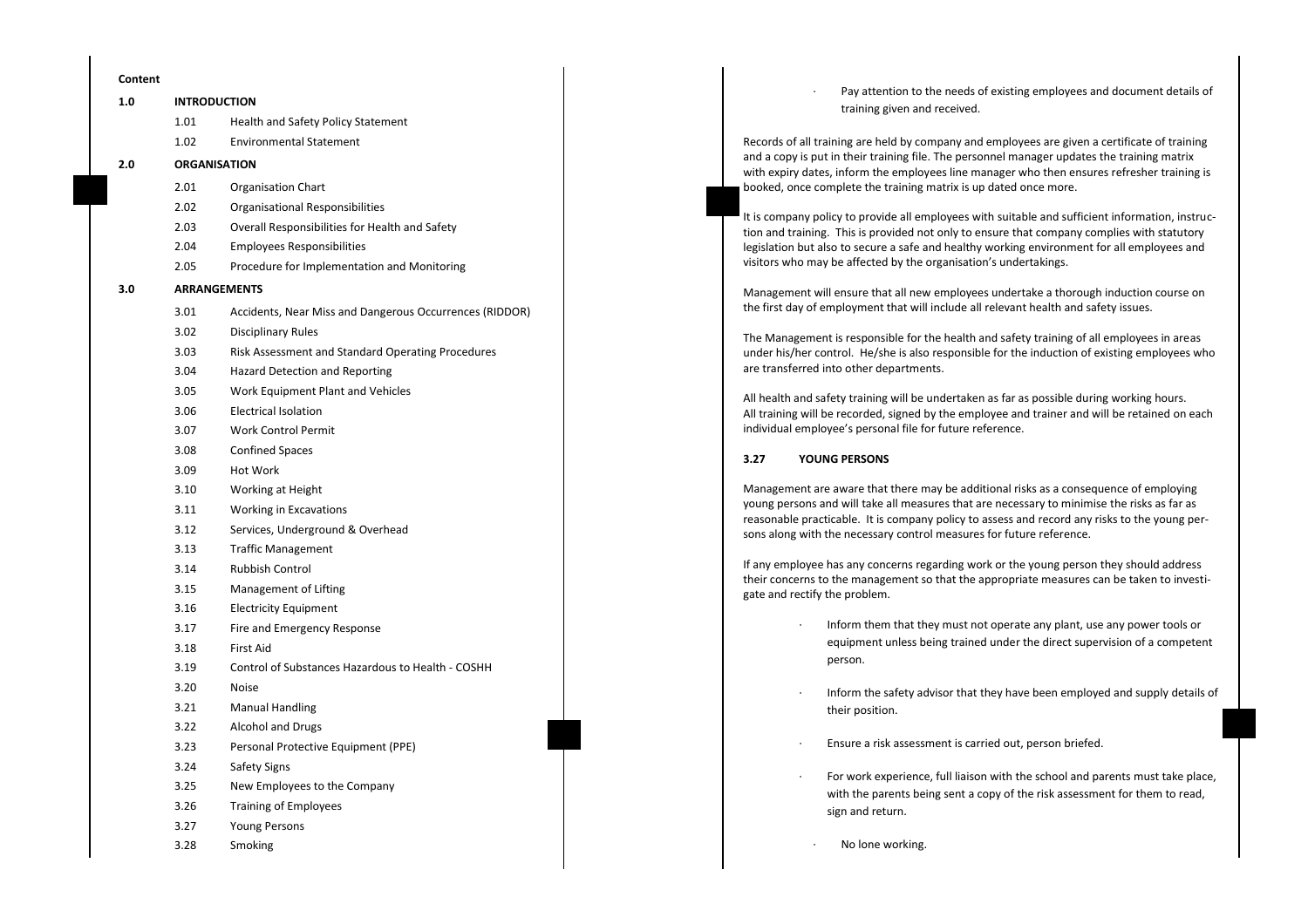- · Ascertain if the new employee has any disability or illness, which could prevent him/her carrying out certain operations safely, or require additional protective measure.
- Warn new employees of any potentially dangerous areas of operations on jobs or in the workplace.
- · Warn the new employee of any prohibited actions, e.g. entering specific areas without a safety helmet, operating plant unless authorised etc.
- · Ascertain whether there is any training or instruction required and liaise with Management as appropriate, to arrange, e.g. abrasive wheels, use of plant and equipment etc.
- Issue to the new employees any protective clothing or equipment necessary, e.g. safety helmet, eye protection, ear defender plugs, wet weather clothing etc., and obtain their signature for the items issued.
- Where necessary, inform the new employee of vehicle servicing procedures etc.
- · Show employees the Risk Assessments and standard operating procedures for the work they will be carrying out on site.
- Ensure the induction process has been signed by the employee.
- All HR forms are completed; any training certificates or plant cards, driving licences copies are taken and past to the personnel manager.

## **3.26 TRAINING OF EMPLOYEES/REFRESHER TRAINING**

To fulfil the company duties under the Health and Safety at Work Act the following is be carried out:

- Introduce comprehensive safety rules and procedures and induction training programmes for all new recruits
- Provide repeat training (either on the job or in a classroom or equivalent environment) at regular intervals
- Ensure that no employees transferred or promoted from one job or activity to another are permitted to start work in their new job until and unless they have received training and instruction sufficient to enable them to perform the job, this can be on the job training under the control of a competent person
- Ensure that safety representatives are adequately trained
- Provide adequate training for managers at all levels

#### **1.01 HEALTH AND SAFETY POLICY STATEMENT**

It is the policy of CSH Environmental Ltd to ensure so far as is reasonably practicable, the health, safety and welfare of its employees/sub-contractors at work and others within the working environment and the discharge of these responsibilities shall be accorded equal priority with those of its statutory duties.

CSH Environmental Ltd acknowledges that the key to successful health & safety management requires an effective policy, organisation and arrangements, which reflect the commitment of senior management.

All Health and Safety aspects will be risk assessed and a programme of continual improvements drawn up to sustain that commitment we will continually measure, monitor and revise where necessary an annual plan to ensure that health and safety standards are adequate.

Arrangements will be made for the provision and implementation of instructions appropriate to the operations being carried out.

The company's approved Standard Operating Procedures (SOP's) and guidelines will, where appropriate, be generally adopted as a minimum standard, or improved upon.

In general terms the Health and Safety at Work Etc. Act 1974 requires all employers to have regard to the following matters as a duty to their workforce:

The provision and maintenance of plant and safe systems of work that are, so far as is reasonably practicable, safe and without risks to health.

For all employees of the company will have a duty of care for their own safety and all others who may be affected by their actions or admissions. They must follow all company policies and procedures with regards to health and safety and co-operation with their employer in meeting their statutory obligations. Report any unsafe situations to their line manager.

The company will ensure continued consultation with the workforce to enable all viewpoints and recommendations to be discussed at regular intervals. Accidents or near miss incidents will be investigated and findings acted upon.

**Signed Mark Slade Director**

**Date**:- 22/05/2016

**Revision Date: -** 22/05/2017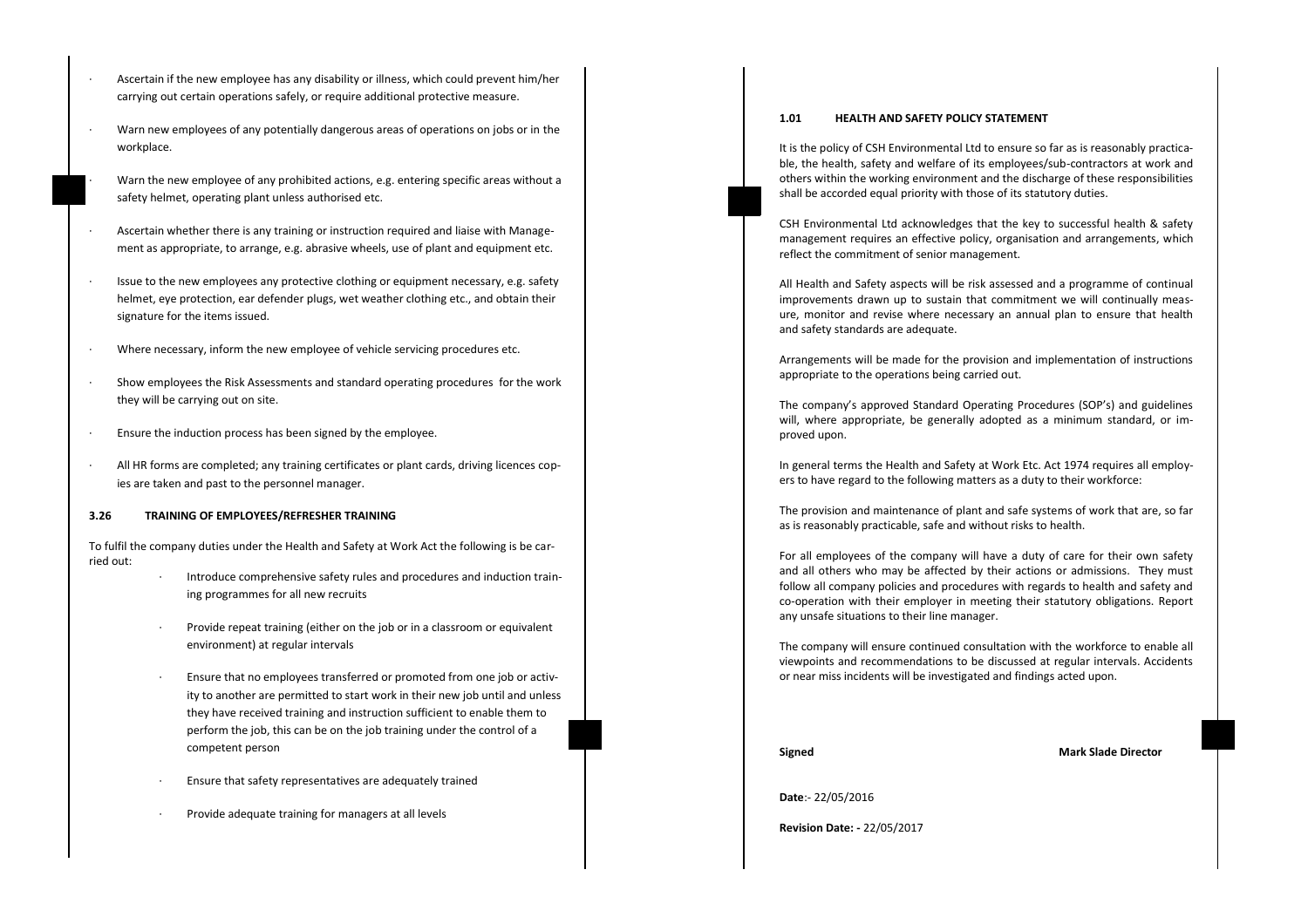#### **1.02 ENVIRONMENTAL STATEMENT**

CSH Environmental Ltd recognises the need for sustainable development and continually aims to improve the environmental effect of its activities. To achieve this we will:

Establish sound environmental management by:

- Meeting or improving upon relevant legislative, regulatory and environmental codes of practice by the use of risk assessments.
- · Developing objectives that target environmental improvements and monitor performance by regular review.
- Considering any environmental issues in the decision-making process. Developing a relationship with suppliers and contractors so that we will recognise our environmental responsibilities.
- Train staff so they carry out their activities in an environmentally responsible manner. Use tool box talks to address any issues which have an environmental impact.

Provide for the effective use of resources by:

- Promoting waste minimisation by recycling or finding other uses of byproducts whenever economically viable.
- The segregation and grading of waste, suitable storage, handling and transporting of waste.
- · Promoting the efficient use of resources, energy and fuel throughout the company's operations.
- The correct use of bunded diesel tanks, drip trays and spill kit. Safe storage of Oils & chemicals to prevent contamination of the ground and local waterways.
- · Follow manufactures guidance for the storage and use of hazards materials and substances with regard to the correct disposal of used products. Co-operate with:
- · The communities in which we operate.
- · The government, regulatory bodies and other interested parties with the shared vision of being a good and trusted neighbour.

A signed copy of the company's statement is located on the general notice board.

**Signed Mark Slade Director**

**Date**: 22/05/2016

**Revision Date** 22/05/2017

It is important to report **all** defects, damage, or loss to management immediately to ensure the item is repaired or replaced.

Detailed records will be compiled for all equipment that is issued along with a record of any specific training that has been given.



It is important that you take notice of all warning signs at work. They have been installed for your safety.

All safety signs are colour coded and each colour has a meaning:



Under statutory legislation certain signs and notices must be displayed in prominent positions around the premises.

The Health and Safety (Safety Signs and Signals) Regulations 1996 now state that employers must use a safety sign where there is a risk to health and safety that cannot be controlled by any other means.

Safety signs are now required to convey the messages pictorially as well as in writing to ensure that the information can be understood by everyone in the workplace.

**It is important that you make yourself familiar with all safety signs that are displayed around the company premises**

## **3.25 NEW EMPLOYEES**

The following procedure is to be carried out by the management where the new employee will be required to work.

All new employees will have Induction Training, see company Induction Form, prior to working on site this induction will cover the following:

- What he/she will be required to do and to whom he/she will be directly responsible.
- · Issue the new employee with details of their responsibilities for safety matters. Also show the new employee where the complete Company Policy for Safety, Health and Welfare is kept and explain its purpose.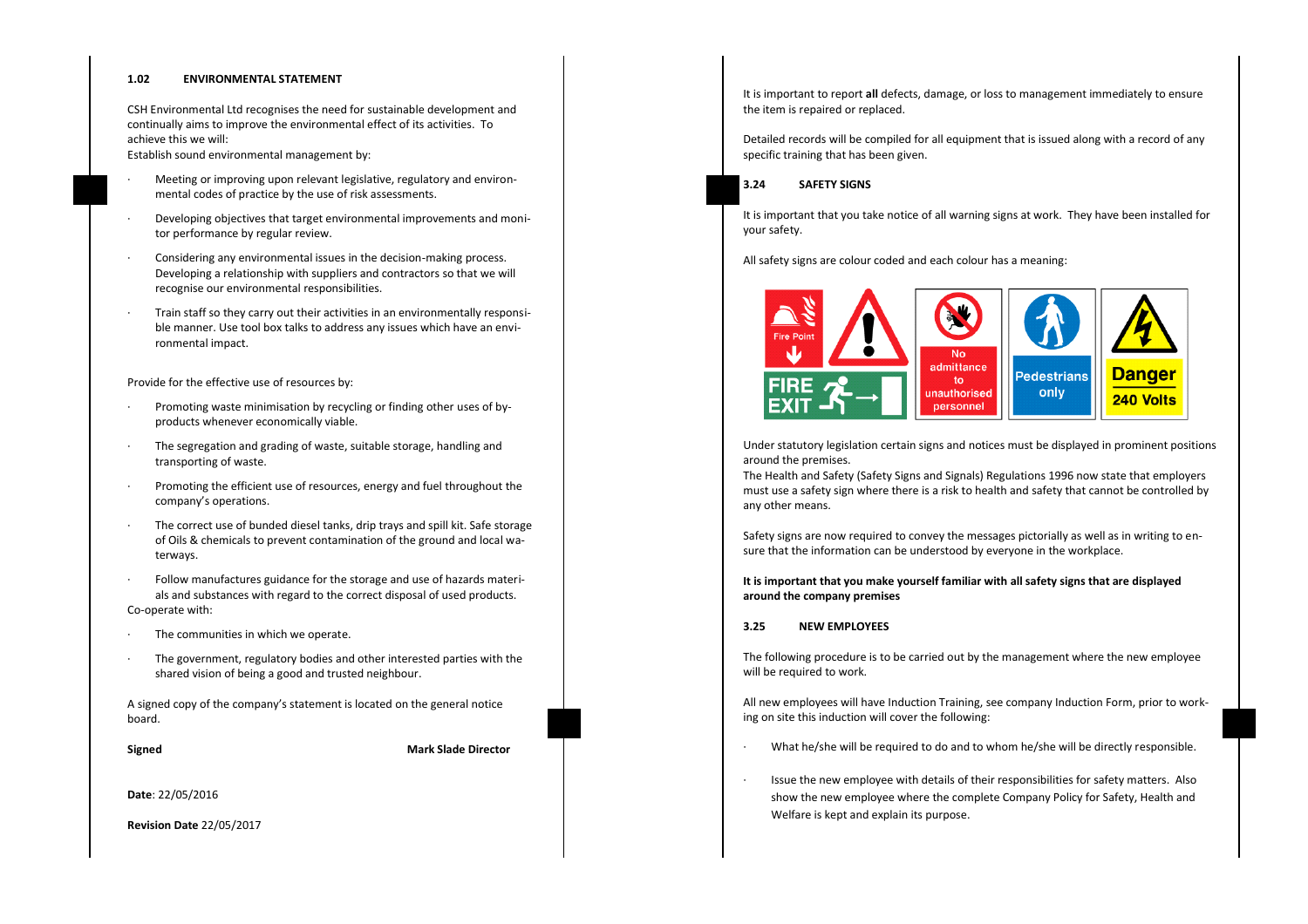- Slurred speech
- Unusual lack of co-ordination
- Changes in behaviour, particularly aggressiveness.

Anyone found taking alcohol or drugs on the premises without prior authorisation is guilty of gross misconduct and will be disciplined accordingly.

Anyone found to be intoxicated by alcohol or drugs on the premises will be removed, guilty of gross misconduct and disciplined accordingly.

Employees might be required to undertake contract/client random drugs test.

Employees will be required to undertake contract/client drugs test after accidents, or serious near miss reports.

Drugs properly prescribed by a general practitioner for medical treatment are permitted, provided such use does not adversely affect the person's ability to carry out the work for which he/she is employed, in a healthy and safe manner.

Employees should advise management if they have any medical condition or are taking medication that could affect their work and the health and safety of either themselves or others.

Failure to comply with this requirement will result in immediate removal of the subject person from the premises and the person suspended on full pay pending formal disciplinary action.

## **3.23 PERSONAL PROTECTIVE EQUIPMENT (PPE)**

The company will compile detailed risk assessments for all work activities that are undertaken by the organisation. Where risks cannot be controlled by any other means, then suitable personal protective equipment will be provided and full training provided.

Where equipment is required to be worn, safety signs will be displayed in prominent positions. All personal protective equipment or clothing supplied will be:

- · Have a CE mark and relevant BS standard
- Stored in the PPE room at the main office block.
- Fit correctly.
- Be comfortable and fully adjustable where required.
- Be compatible with any other personal protective equipment that is required to be worn e.g. safety glasses and ear defenders.
- Be task specific, as required by the risk assessment.
- Be replaced as required free of charge.

Before any employee is issued with personal protective equipment they will be instructed on the following points:

The importance of wearing the equipment and how to wear the safety equipment correctly

How to maintain and clean the equipment correctly

**2.0 ORGANISATION**

**2.01 ORGANISATION CHART**

## **See FINAL PAGE OF THIS DOCUMENT**

#### **2.02 ORGANISATIONAL RESPONSIBILITIES**

CSH Environmental Ltd will assess the risks to workers and any others who may be affected by their work activities. Any significant findings of the risk assessment will in accordance with the regulations be recorded, and monitored.

The managing director and directors will initiate and administer the policies direct to senior management and the staff of its workforce in consultation with safety representatives as may be appointed.

It is the Director's responsibility to ensure compliance overall with statutes, law, training, monitoring etc. and site management and staffs responsibility to comply and ensure compliance with those elements that fall directly within his/her control.

Company personnel will be informed of changes in legislation or company policy as a result of safety consultation meetings either by notice boards, wage slips, by email or verbally.

The company will respond to employee/safety representative's initiatives so far as is practicable, reasonable or falls within the requirements of statute. We require any subcontractor engaged on or about the work to comply with the above. Disciplinary action will be taken against any person employed by the company that wilfully and knowingly breaks the law or company policies.

CSH Environmental Ltd has made the following arrangements: Consider the findings of safety visits or audits and any other matters concerning health and safety that the employees/sub-contractors wishes to raise at review meetings.

Safety organisation and control is a function of line management and will be accorded equal priority with other management functions as far as day to day operations are concerned. It is the duty of members of the management team structure with the assistance of safety personnel to monitor the performance of the company's employees / sub-contractors to ensure compliance with the Safety Policy. This will be affected by carrying out regular inspections of work places, reviews of working methods and practices at such intervals as are necessary depending on the nature of the work being undertaken, its location and duration.

#### **2.03 OVERALL RESPONSIBILITY FOR HEALTH AND SAFETY**

The Directors are nominated in these arrangements as being responsible for the overall Health & Safety within the company. They will have the responsibility to promote responsible attitudes towards health and safety by the management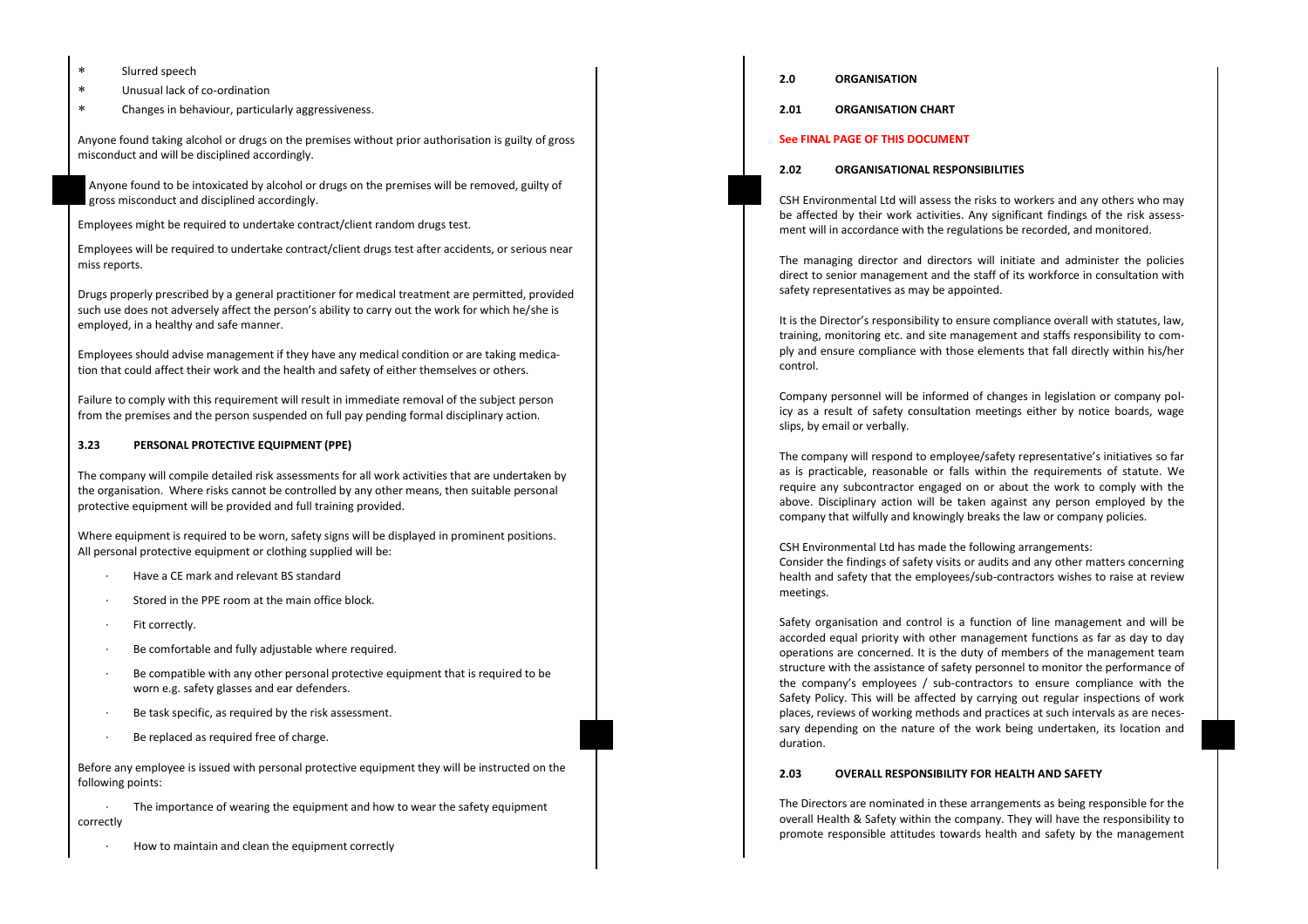team; they will ensure compliance with statutory requirements.

They will also be responsible for ensuring that the Company's obligation, in respect of assessment, control and monitoring of the workplace and work equipment are met.

Will have a detailed knowledge of the Company Health and Safety Policy and ensure that it is implemented and followed by their management team Initiate the Company policy for the prevention of injury, damage and loss.

Make certain that in estimates for new projects allowance is made for adequate health and safety and welfare facilities and equipment to avoid injury, damage to health and materials.

Are responsible for ensuring development of the company's policy on health and safety matters, they must make sure adequate resources are made available to comply with current legislation.

Make provision for regular safety checks and safety audits.

Will ensure provision for monitoring and reviewing safety procedures:

- · Understanding the legal requirements relating to the operations under their control and ensuring that they are observed.
- · Provide adequate training to ensure their staff can carry out their work activities safety and competently.
- Pre-planning of operations having due regard as to the health, safety and welfare of employees and sub-contractors personnel.
- · Providing for adequate welfare facilities and sanitary conveniences where necessary.
- · Checking that there is adequate insurance cover for unusual types of operation.
- · Ensure all requirements of the waste licence are complied with.
- · Ensure all requirements of the HGV operator's licence are complied with.
- · Anticipating any special hazards which might arise on any of the operations under their control, e.g. overhead or under-ground electric cables and poor ground conditions.
- · Ensuring that each manager and supervisor under their charge knows and understands their responsibilities for health, safety and welfare, and that they understand their responsibilities to co-ordinate the activities of all site personnel, in order to implement the Health & Safety Plan at site level.

The company must take all reasonable steps to ensure that anything they are obliged to provide is maintained in an efficient state, in efficient working order, in good repair and is properly used.

#### **3.21 MANUAL HANDLING**

Incorrect methods of lifting and handling can often result in back injury, which is one of the most common types of injury in industry.

It is the policy of the company to comply with all legislation that is outlined in the Manual Handling Regulations.

Wherever possible manual handling operations will be avoided as far as is reasonably practicable if there is a possible risk to injury.

Where it is not possible to avoid the manual handling operations, a risk assessment of the operation will be made taking into account the task, load, working environment and the capability of the individual concerned. The assessment will be reviewed if there is any reason to suspect that it is no longer valid. The entire workforce will be informed of the assessment, and will be required to follow all control measures, and report any problems to the supervisor.

All possible steps will be taken to reduce the risk of injury to the lowest level possible.

- · Wherever reasonably practicable, mechanical devices should be used for the lifting and moving of objects rather than manual handling. The equipment used should always be appropriate for the task in hand.
- · Provide training for all employees.
- · The load to be lifted or moved must be inspected for sharp edges, slivers and wet or greasy patches.
- · The route over which the load is to be lifted or moved should be inspected prior to undertaking the lifting operation to ensure that it is free of obstacles or spillages which could cause tripping hazards.
- · Employees should not attempt to lift or move a load that is too heavy to manage comfortably.
- · Where team lifting or moving is necessary one person should act as co-ordinator, giving commands to lift, lower etc.
- · When lifting an object off the ground employees should assume a squatting position, keeping the back straight. The load should be lifted by straightening the knees, not the back.

In the event of any accident or injury, a review of the risk assessment must be carried out.

#### **3.22 ALCOHOL AND DRUGS**

Alcohol and drug abuse has serious implications for users and for their work, particularly with work equipment and vehicles.

Employees are encouraged to seek assistance if they believe that they have a problem with alcohol, drugs or other substances.

Managers are required to make a note of employees who show symptoms of alcohol or other intoxication when at work. These symptoms include: -

Smell of alcohol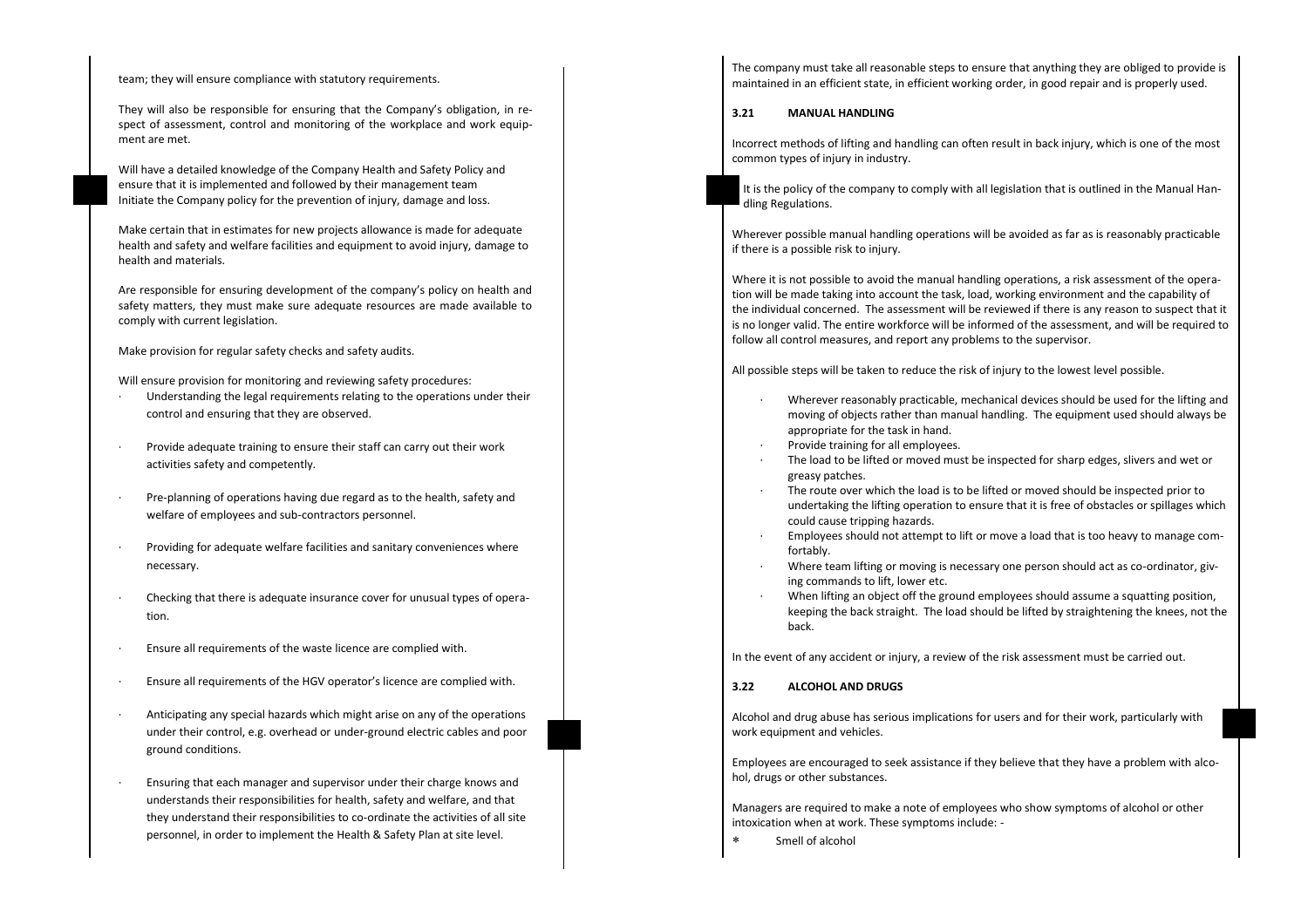#### serious effect, or even be fatal.

Occupational standards have been set in the regulations which must not be exceeded on a daily or weekly basis.

This can be managed by avoiding or controlling the exposure.

Task Based Risk assessments will identify where specialist assessment are required. These specialist assessments will identify the strength and duration of the exposure so additional control measures can be implemented to reduce the exposure to below national limits. Standard Operating Procedures will define the safe working arrangements and provide training and awareness for those involved.

Hazardous materials including gases must be securely stored in an appropriate designed and lockable storage location.

If the COSHH assessment identifies formal monitoring is to be required, the company will ensure only competent assessors are used.

#### **3.20 NOISE**

The Noise at Work Regulations 2005 apply to all workplaces and require all companies to carry out assessments of the noise levels within their site and take appropriate preventative action where necessary for the protection of the workforce and the public.

If the workforce is likely to be exposed to noise at or above the lower figure 80 Dba, then a risk assessment must cover the suitable means of control and protection. Guidance of exposure and time limits are set out below.

#### **Exposure assessments**

The company will make adequate arrangements for the assessment of exposure where this is likely to be at or above either the first or peak action levels. The assessments should be made by a 'competent person' who should be able to give advice on any action needed to comply with other requirements of the Regulations or on the need for further specialist advice.

Noise assessments must be reviewed when there has either been a significant change in the work to which the assessment relates or wherever there is reason to suspect that the assessment is no longer valid.

#### **Reduction of noise exposure**

Where daily noise exposure is likely to be at or above the second or peak action levels the company are required to ensure that exposure is reduced to the lowest level reasonably practicable other than by the provision of ear protectors.

#### **Ear protection**

When employees are likely to be exposed to the first action level or above suitable and efficient personal ear protectors are available to those who request them.

For exposures at or above the second or peak action levels suitable ear protectors must be provided which when properly worn can be reasonably expected to reduce risk of hearing damage to below that caused by an unprotected exposure at these levels.

#### **Maintenance and noise of equipment**

- Stopping any dangerous activity observed when visiting an operation and drawing the attention of the management team to any contravention of the legal requirements.
- · Ensuring that adequate risk assessments are carried out to satisfy those Regulations listed in the Safety Policy Statement and for seeking expert advice where necessary.
- Liaising with the Company's Safety Consultants on all matters relating to Health, Safety and Welfare.
- Keep up to date with changes to health and safety legislation as it affects the waste industry.
- · Ensure that Contractors/Sub-Contractors are aware of and fulfil their requirements and that good liaison on factors which could affect safety, health and welfare is established.

The MD will arrange for joint consultation on health and safety matters with management and labour force is fully represented.

CSH Environmental Ltd have a duty to all employees, casual workers, agency workers, part-time workers, trainees, visitors and sub-contractors who may be in the company or using equipment provided by the company. Consideration will also be given to our neighbours and the general public.

Management will ensure:-

- All staff, agency staff and contractors have a site induction. Or are supervised by an inducted member of staff.
- Assess all risks to members of staff and bring the findings to the attention of key members of staff.
- · Provide safe machinery, equipment and tools that are suitably maintained at all times.
- · Provide a safe place of work for staff and visitors with adequate facilities and safe access and egress.
- Provide adequate training and information to all members of staff regardless of their position within the organisation.
- · Have provisions in place to guarantee that articles and substances are handled and stored in a proper manner.
- Provide health surveillance to employees where it is deemed necessary by any risk assessments.
- Provide or ensure the correct P.P.E is being used.
- Appoint competent persons to help comply with health and safety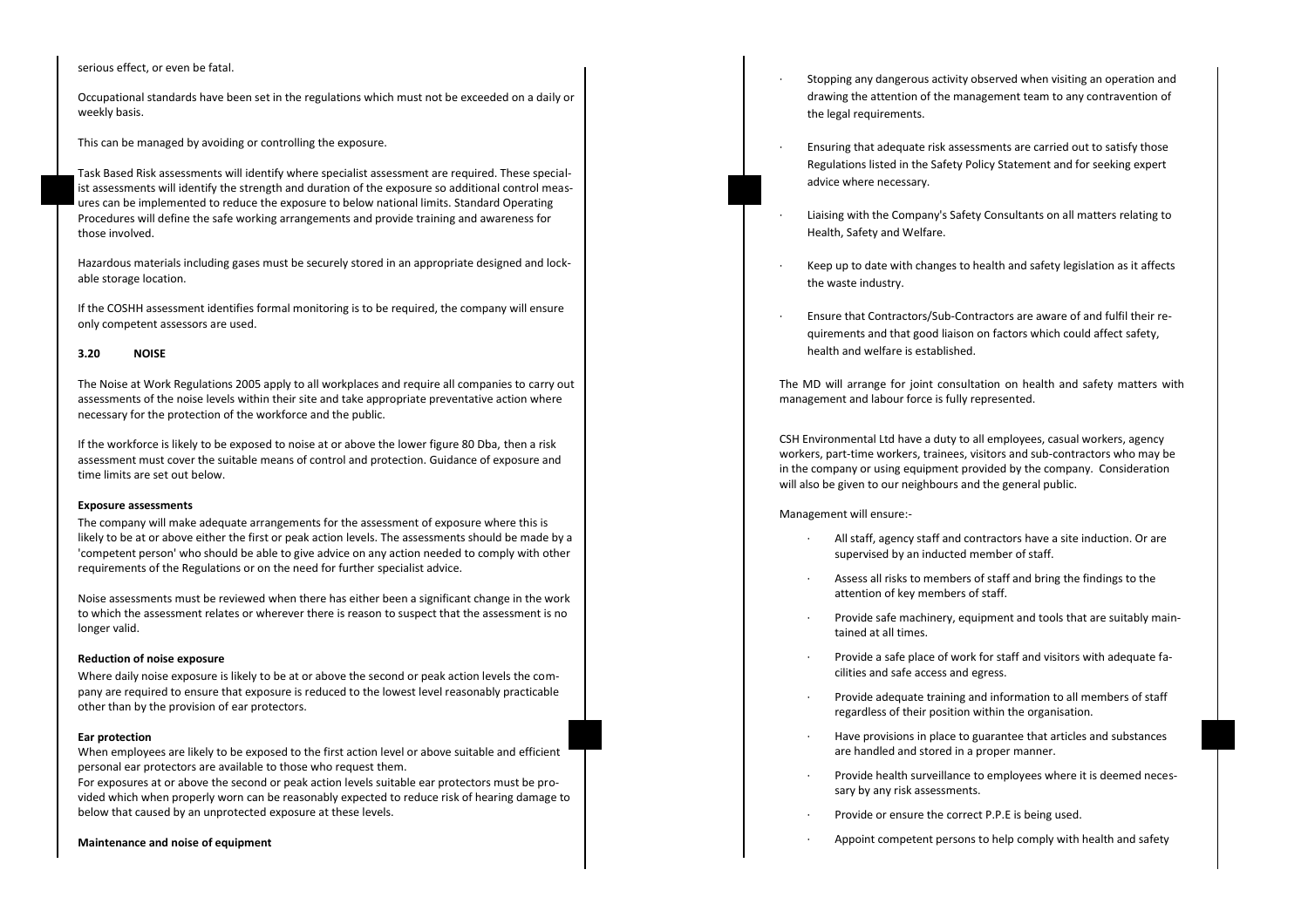law.

The Health and Safety at Work Act supports various regulations and codes or practices that are required to be followed. One such regulation is the Management of Health and Safety at Work Regulations, which impose specific duties on employers to:

- Carry out risk assessments relevant to all work activities and bring the findings to the attention of employees.
- Appoint competent persons to help comply with health and safety law.
- Provide employees with suitable training and information in clear and concise terms.
- Provide health and safety information and training to temporary workers and contractors who may be working in the premises.

## **2.04 EMPLOYEES RESPONSIBILITIES**

The Health and Safety at Work Act 1974 lays down two main sections which employees are required to comply with.

#### These are:

Every employee working for CSH Environmental Ltd has a duty of care under the Health and Safety at Work Act 1974 Sections 7 to take reasonable care of himself/herself and any other person who may be affected by his/her acts or omissions.

Employees also have a duty to assist and co-operate with the company and any other person to ensure all aspects of health and safety law are adhered to. Employees are obliged to:

- Always follow safety rules, avoid improvisation and comply with the health and safety policy.
- · Only perform work which they are qualified to undertake.
- Always store materials, equipment and tools in a safe manner.
- Never block emergency escape routes.
- · Always practise safe working procedures, refrain from horseplay and report all hazards and defective equipment.
- Immediately inform their line manager of all accidents or incidents that occur regardless of whether first aid treatment is given.

Under no circumstances must employees purposely interfere with or misuse anything provided in the interest of safety or welfare such as guards, signs or fire-fighting equipment.

The Management of Health and Safety at Work Regulations require all employees to:

#### cover etc.

#### **Fire hydrants**

The site has a large pond used to store water in case of fire, the local fire service come and inspect the site, and have a copy of our site layout.

## **3.18 FIRST AID**

First aiders will hold a current first aid certificate, Statutory First Aid, issued by an organisation or employer approved by the Health and Safety Executive.

## **Equipment and facilities**

#### **Location of first aid facilities**

Employees will have quick and easy access to first aid facilities on site or in the office. All relevant persons are made aware of the location of first aid facilities and the arrangements for providing treatment during induction.

#### **First aid boxes**

They will be readily accessible and clearly marked with a white cross on a green background. Medicines, pressure bandages and home remedies will not be kept in a first aid box.

First aid boxes will be replenished after use and checked frequently by the first aider or appointed person. Some of the items are prone to deterioration after a certain period, dates will be checked and old items replaced.

If any person is injured at work a record must be made in the Accident / Incident report form and a copy must be sent to the personal dept.

The company are committed to ensuring that adequate numbers of trained First Aiders are available at all times to deal with any accidents and injuries that occur. The management will ensure that:

- · Employees are familiar with the identity and location of the nearest trained First Aider and the location of the first aid kit.
- · The first aid kit is easily accessible at all times.
- · Professional medical assistance is summoned where necessary.
- All relevant details are recorded in the accident book.

The names of the First Aiders can be found on the first aid notices, which are displayed in prominent locations around the company's premises, and sites.

If medical treatment is required dial 999 and ask the emergency services to send an ambulance, giving the address and the nature of the injury. If necessary post a look out for the ambulance and crew so that they can be directed to the casualty quickly.

## **3.19 CONTROL OF SUBSTANCES HAZARD TO HEALTH - COSHH**

Exposure to hazard substances can have an instant or long term effect which can have a mild or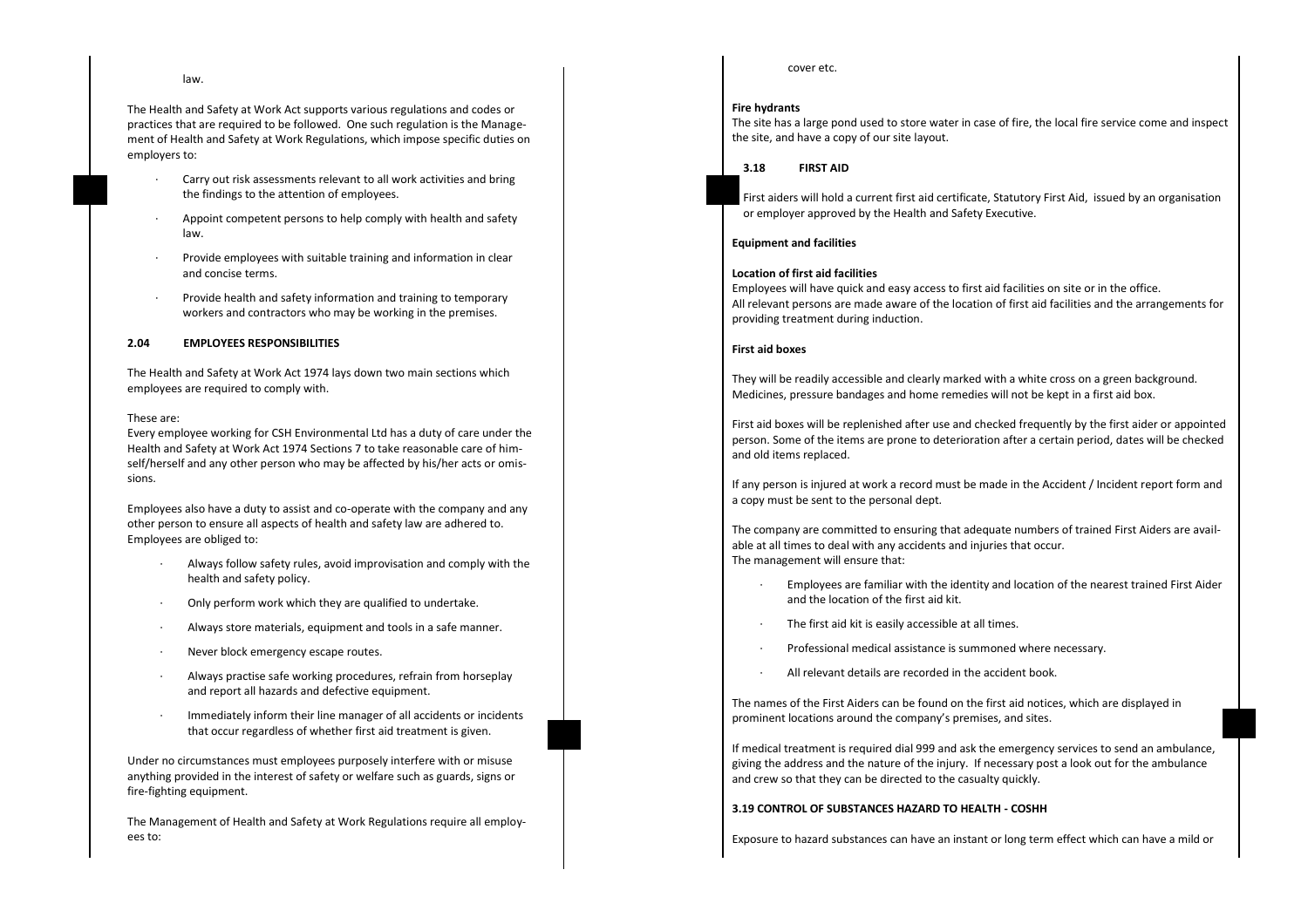- Reporting all defective electrical equipment
- · Reporting the misuse of heating appliances
- · Reporting any leaking flammable liquid
- · Reporting any damaged fire safety equipment
- · Extinguishing small fires on discovery **only** if trained to do so. This should only be undertaken if you can do so without taking risks. **The first few seconds are critical.**

All new staff or contractors must receive induction training prior to starting work on site. This will ensure they know how to raise the alarm, where all the fire appliances are located and the emergency escape routes.

#### **Fire risk assessments**

The company has used E&J fire services to produce all fire risk assessment.

#### **Fire detections systems.**

As part of the new construction process, all new systems of alarm and detection have been installed to BS5839 by E&J Fire services.

## **Fire Plan**

A site fire plan has been developed and displayed on notice boards and is printed on the back of the company induction form.

Each area fire marshal is to carry out and complete a weekly inspection of fire extinguisher, escape route, and fire alarms. Records completed. The fire alarm test is every MONDAY at 10.45 am. Fire drills on site will be held on a regular basis by the senior fire marshal approximately at sixmonthly intervals with a record made.

They take the form of an evacuation to ensure that everyone knows how to leave the site quickly and safely should a fire occur.

## **Routine inspections**

Routine inspections are conducted by either CSH Management or E&J fire service who under contract to maintain all fire equipment and alarms, emergency lighting etc.

Always remember, only attempt to extinguish a fire if you know what you are doing and it is safe to do so.

## **IF IN DOUBT GET OUT.**

On notification of a fire:

- · Evacuate the building by the nearest available exit and proceed to the assembly point located at the main staff car park
- The area fire marshal on site will take charge of any evacuation and ensure that no one is left in the building. And all persons are accounted for at the muster point.
- · Fire marshal to direct fire crew and hand over site fire folder which is stored on the wall in the admin/accounts office.

## **Fire Marshals**

· We have 19 trained fire marshals, this is to cover the 3 main parts of the site, holiday

- Utilise all items that are provided for safety.
- · Comply with all safety instructions.
- · Report to management anything that they may consider to be of any danger.
- · Report to management of any areas where protection arrangements require reviewing.

## **2.05 PROCEDURES FOR MONITORING /REVIEW/ IMPLEMENTATION**

To keep these Policy Statements and organisational and procedural details they contain fully up to date, the company will review and make amendments to them on May every year, or if new legislation is introduced which affects the Health & Safety of our employees/sub-contractors immediately if statute requires. Or after any event which the company feels it is necessary to review before this date.

All employees/sub-contractors will be expected to report any hazard which affects health and safety to management immediately, also any near misses concerning health and safety must be reported.

The company will keep records of both and after considering reports recorded in the accident book or Register, material/products files, inspecting sites or considering suggestions made by operatives or others, improvements to working practices or systems of work will be implemented.

In any event, the company will make such amendments as may be needed to keep the statement up to date with current legislation so far as it affects the company business and the way in which the work is conducted.

All staff are given a company handbook on joining CSH Environmental, or an updated one if considerable changes are to be made.

## **3.00 GENERAL ARRANGEMENTS**

## **3.01 ACCIDENT, NEAR MISS AND DANGEROUS OCCURRENCES (RIDDOR)**

It is the company's policy that all accidents, industrial diseases and dangerous occurrences are reported and recorded for future reference and to comply with specific legislation.

All accidents/incidents that occur which necessitates first aid treatment to be given will be recorded in the accident book and will be immediately investigated to reduce the likelihood of any reoccurrence.

All employees must immediately report any injury no matter how minor in nature (so treatment can be given where necessary) so they receive the necessary ongoing care, ensuring a speedy return to work. CSH Management will investigate and where deemed necessary put in place measures to prevent reoccurrence.

All injury records will be kept on file for a minimum of three years. In order that serious accidents are reported to the regulatory body it is important to ensure that

management is informed if you are injured at work. It our statutory duty to report any person

who are off work for more than seven working days due to an accident at work.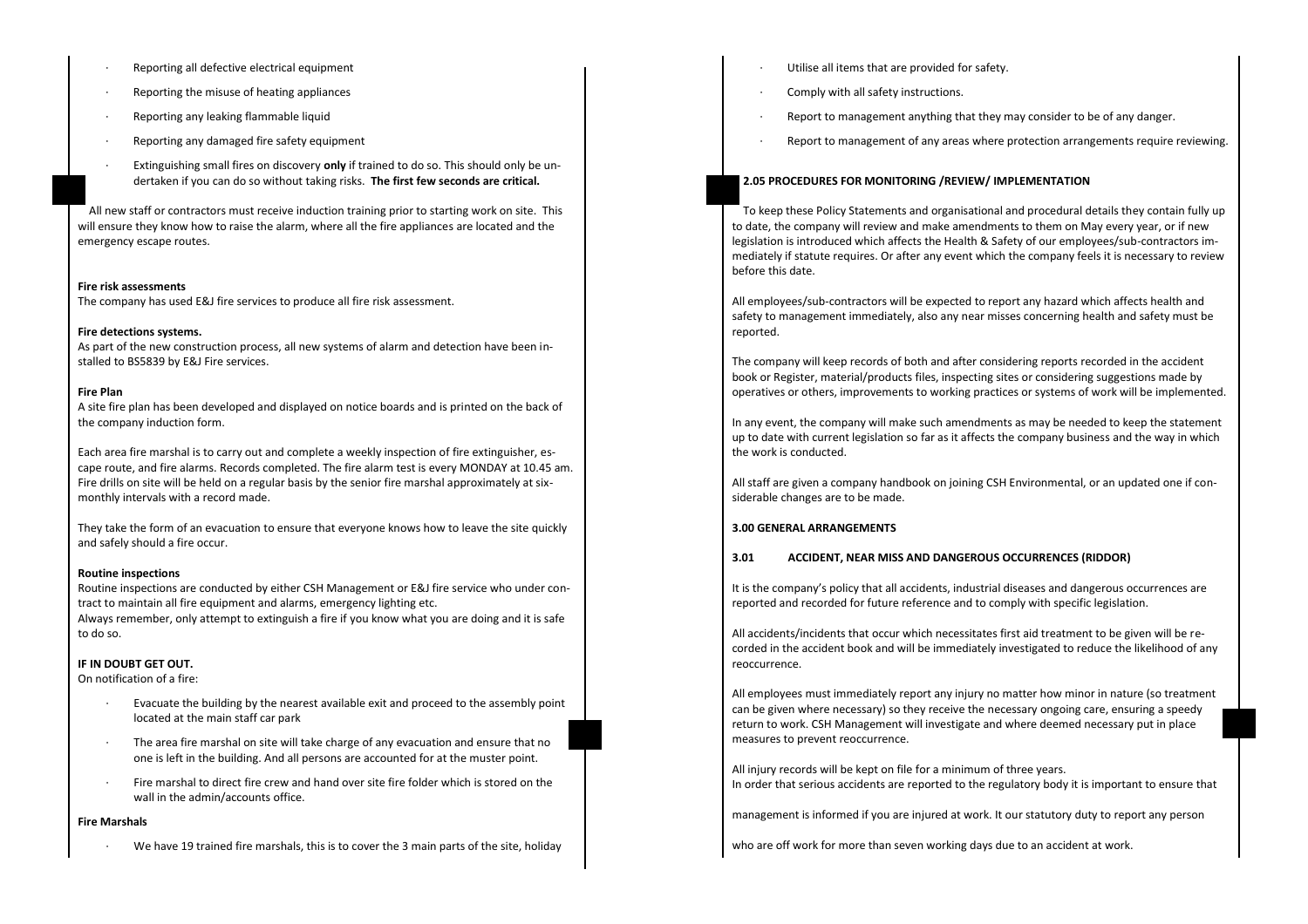All near miss incidents and dangerous occurrences will be investigated and documented on the incident record form.

#### **3.02 DISCIPLINARY RULES**

Employees will be subjected to disciplinary action and may be dismissed if after an investigation they are believed to have acted in any of the following ways.

- Deliberately breaking any of the above safety instructions.
- Removed or misused any piece of equipment, labels, sign or warning device which is provided by the company for the protection and safety of its employees.
- Failure to follow risk assessments and standard operating procedures
- Under the influence of alcohol or drugs.
- · Dangerous driving of company vehicles.
- Failure to follow the laid down procedure for the use of:
	- Flammable or hazardous substances.
	- Toxic materials
	- Items of lifting equipment & plant
- Behaved in any manner that could lead to accidents including practical jokes etc.
- Under took any action that may interfere with an accident investigation.

#### **3.03 RISK ASSESSMENT & STANDARD OPERATING PROCEDURE**

The company accepts that some of its work activities could unless properly controlled create risks to employees and other people, therefore it is the company policy to take all reasonable steps to reduce the risks to an acceptable level using written & verbal risk assessments, complemented with a suitable standard operating procedure detailing how the works will be carried out in a logical and safe manner.

Task based risk assessments & standard operating procedures will have been completed for all work activities undertaken by the company that contain significant risk. Further specialised assessment may be required as identified in the task based assessment examples of these include COSHH, noise, lighting and PPE.

Risk assessments are kept in the risk register and employees will have access to the assessments through the management, or induction packs.

Management will ensure all the work force has been briefed with the relevant risk assessments prior to the commencement of work.

If the work force identify any new hazards that may put someone at risk, it must be report it immediately to the supervisor.

A hazard is something that has potential to cause harm, including ill health or injury. A risk is the likelihood that a hazard will cause harm during the course of the work activity. Any electrical installation, whether permanent or temporary, will be carried out by a fully trained and competent electrician.

The CSH Management team will ensure that all power tools provided and used on site are in accordance with Regulations and relevant Standards.

No power tools or electrical equipment of greater voltage than 110 volt (CTE) shall be used at site locations unless special arrangements are made and discussed with the management. Lower voltage tools, lighting etc. may be required in damp or confined situations.

All subcontractors must be informed of the Company Policy on the use of electricity on site and will be expected to comply with these requirements.

Immediate action will be taken against any employee or subcontractor abusing or incorrectly using electrical equipment at site locations.

Any portable generator or other electrical equipment fitted with an earth rod must have the earth rod and connection maintained in good condition.

Only authorised persons (trained and competent electricians) are permitted to repair or alter electrical equipment. Any defects noted on electrical equipment must be reported to a representative of management so that immediate arrangements can be made to have the defects rectified by either an electrician or the hire company.

- All tools must be 110 volts, battery powered whenever possible, leads and lights must be 110 volts. PAT tested every 6 months. 12 months for office equipment.
- · Use of 240 volts can only be used if it is protected by an RCD circuit with prior management agreement.
- · Distribution of temporary electrics must be set up to avoid slips trips and falls, and cable damage.
- · In winter hours site lighting might be used, effect on the local environment has to be considered.
- · All contractors will be informed no halogen working lights will be allowed on site. (high risk of fire)
- · Ensure periodic inspections of all the company buildings are kept up to date.

## **3.17 FIRE AND EMERGENCY RESPONSE**

All employees, contractors and visitors to sign in on arrival, no one is allowed to enter the site unless they have first received induction training or accompanied by CSH staff. It is an offence for anyone to intentionally or recklessly interfere with or misuse anything provided in the interest of health and safety or welfare as set out in the site fire plan.

Fire prevention is critical in all organisations.

Never smoke in no smoking areas and always ensure smoking material is extinguished before being disposed of. Do not:

- Overload any electrical socket or cable.
- Allow combustible material to accumulate e.g. waste paper.

You can help the company reduce the risk of fire by: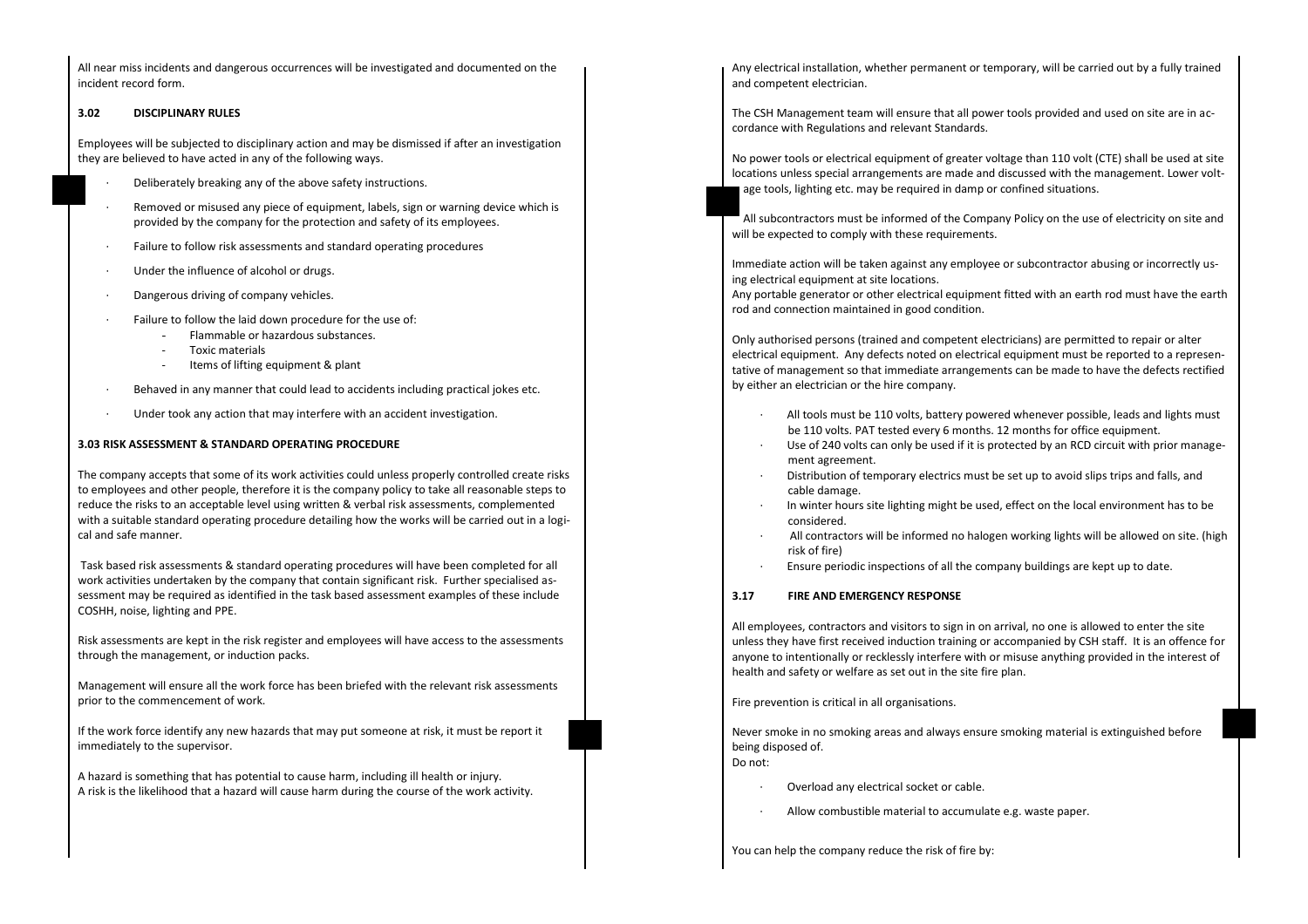- Competent person to cat scan
- · Trail holes hand dug (insulated tools)
- · No machine excavations within 500mm of any service
- Support of any exposed services
- · Report all strikes

## **3.13 TRAFFIC MANAGEMENT**

A full site specific traffic plan has been produced and is on displayed on the notice boards. The site is of a new construction with clear signage informing drivers of speed limits etc. HGV's have clear information when entering the site of where to go. Staff and visitors have a separate Car park.

This is covered in Risk assessment 003

## **3.14 RUBBISH CONTROL**

The main waste processing is undertaken in the MRF building, it is an unavoidable situation some items of rubbish and liquid will escape from the building. The company has the following daily procedures in place to control this.

- CCTV in constantly monitored
- Doors are closed when possible
- Weather is monitored for strong winds
- The sweeper is sent around the site roads every day.
- Litter picking by hand is used as required.

#### **3.15 MANAGEMENT OF LIFTING**

All lifting operation must be properly planned using a risk assessment, method statement, and for crane operations a lift plan.

If any crane use is required, CSH Ltd will use a full contract lift. If crane operations are to be used by sub-Contractors, competency of the appointed person must be proven.

## **3.16 ELECTRICAL EQUIPMENT**

All electrical equipment, power tools, etc. used at offices, workshops, sites or other workplaces must comply with the Electricity at Work Regulations 1989, the IEE Regulations and other applicable regulations, British Standards, Codes of Practice and HSE Guidance Notes.

All installations, whether permanent or temporary, fixed equipment and portable electric tools and equipment are inspected and tested at intervals stated or recommended in Regulations. The result of such inspections and tests must be kept in suitable log books or similar method of keeping a record.

|  |                     | Probable Likelihood                                                                                            | <b>Potential Severity</b>          |                                                                          |  |  |  |
|--|---------------------|----------------------------------------------------------------------------------------------------------------|------------------------------------|--------------------------------------------------------------------------|--|--|--|
|  |                     | $1 =$ Very unlikely                                                                                            | $1 = Negligible$                   |                                                                          |  |  |  |
|  |                     | $2 =$ Unlikely                                                                                                 | $2 =$ Slight – Minor Injury        |                                                                          |  |  |  |
|  |                     | $3 = Possible$                                                                                                 | 3 = Moderate - Serous Injury       |                                                                          |  |  |  |
|  | <b>Risk</b><br>Each | $4 =$ Likely                                                                                                   | $4 = High - Series$ Injuries       | <b>Rating System</b><br>work activity<br>assessed to<br>potentially haz- |  |  |  |
|  | will be<br>identify | 5 = Verv Likelv                                                                                                | 5 = Very High - Fatality Potential |                                                                          |  |  |  |
|  |                     | and and a stillited forms indicted the standflower which was been secured and a matter of while to them we do. |                                    |                                                                          |  |  |  |

ardous activities from which the significant risks can be ascertained. A rating of risk is then made by assessing the severity of any injuries or other loss and the likelihood of that injury or loss arising.

The company will use the following.

# **Potential Severity**

|                              |   | 1              | $\overline{2}$ | 3              | 4              | 5              |
|------------------------------|---|----------------|----------------|----------------|----------------|----------------|
|                              | 1 | <b>CARE</b>    | <b>CARE</b>    | <b>CARE</b>    | <b>CARE</b>    | <b>CAUTION</b> |
| Probable                     | 2 | <b>CARE</b>    | <b>CARE</b>    | <b>CAUTION</b> | <b>CAUTION</b> | <b>ALERT</b>   |
| Likelihood                   | 3 | <b>CARE</b>    | <b>CAUTION</b> | <b>CAUTION</b> | <b>ALERT</b>   | <b>STOP</b>    |
|                              | 4 | <b>CARE</b>    | <b>CAUTION</b> | <b>ALERT</b>   | <b>STOP</b>    | <b>STOP</b>    |
| <b>Records</b><br>An assess- | 5 | <b>CAUTION</b> | <b>ALERT</b>   | <b>STOP</b>    | <b>STOP</b>    | <b>STOP</b>    |
| ment will                    |   |                |                |                |                |                |

be supported by accurate record keeping except where the assessment is simple and can be easily repeated.

## **Assessment review**

The Task Based Risk assessments will be kept up to date and will be reviewed periodically to ensure that it remains valid. In the case of an assessment under COSHH, the review period will not be greater than every 2 years.

Factors that may require an automatic re-assessment include:

- A change in legislation
- A change in control measures
- Any significant change in the work carried out
- Transfer to new technology
- Any other reason to suspect that the original assessment is no longer valid or could be improved

Assessments will be reviewed by the management, or the company Safety Advisor. The above process will be applied to all activities undertaken by the company.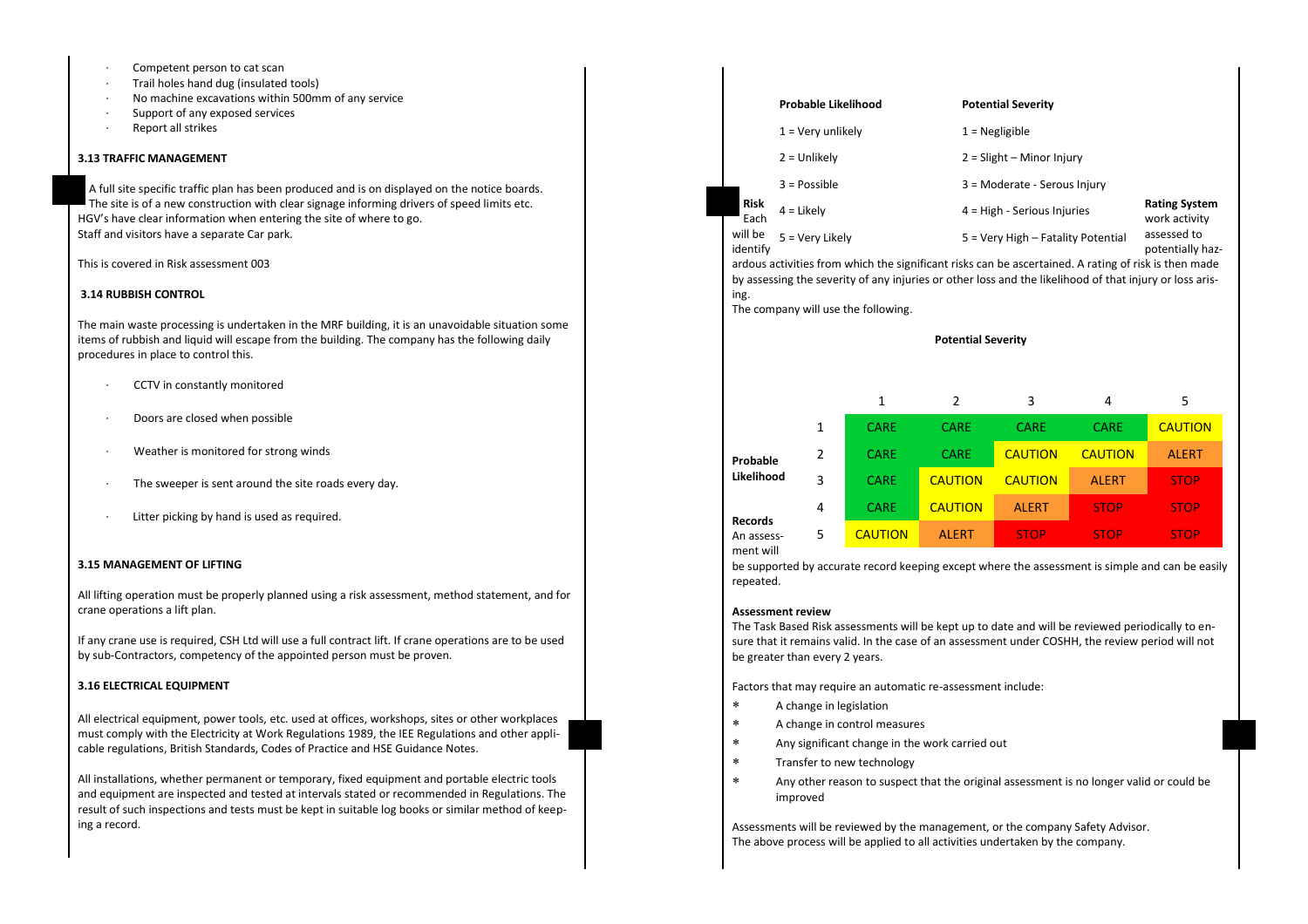## **3.04 HAZARD DETECTION & REPORTING**

To encourage safety awareness in the workplace, a hazard reporting system is provided to ensure that all members of the workforce have a means of reporting hazards that may be present in their place of work.

When a hazard has been identified it must be reported immediately to the management. It is managements duty to assess the situation and introduce the necessary control measures, so far as is reasonable practicable, to prevent injury or unsafe conditions.

Our employees are encouraged to use this system enabling potential accidents to be reduced and working conditions improved. It is hoped that this approach will create a positive attitude within the workforce towards safety.

#### **Hazard detection**

If a hazard is detected then ensure it is:

- · Recorded on the hazard report form
- Liaise with the management who will carry out the necessary remedial action.

#### **Near miss**

Near misses are accidents that nearly happened, e.g. potholes, trailing cables or faulty equipment. These must to be reported when they happen so that action can be taken to put them right. They also need to be recorded (this can be done at a later stage) even if the problem is put right immediately. To record a near miss contact the management and explain the incident, location and type of problem. They will ensure that the correct remedial action is undertaken.

#### **3.05 WORK EQUIPMENT, PLANT & VEHICLES**

All work equipment on site has been assessed to ensure it meets the criteria of the Provision and Use of Work Equipment Regulations 1998.

All fixed machine guards are designed so that they are robust, fastened to something solid and secure. They completely protect any individual at or near the machine from any hazard from moving parts.

Where it has not possible to use a fixed guard due to the nature of the operation the requirement then a safety interlocking device has been used to prevent the operator coming into contact with any part in the dangerous parts whilst it is moving

Prior to operation new or reused machinery will be subject to a PUWER 98 risk assessment to ensure robust and secure guarding in accordance with this procedure. Inadequate guarding shall result in the machine not being used until safe to do so.

The relevant manager shall ensure that repairs or maintenance to fixed guards and/or safety interlocking devices are done in such a way that the integrity of the original design is not affected. Removal of a fixed guard or safety interlocking device will only be done after machinery has been made inoperable by suitable isolation. Fixed guards shall be refitted securely before removal of

planned and selecting only competent workers must be applied using risk assessments and method statements.

List below are the minimum standards of compliance excepted.

- All access equipment above 600 mm must have edge protection
- · All person must be competent in using the equipment
- · Only competent scaffolder's can erect and dismantle scaffolding
- A hand over certification and inspection every 7 days
- Ladders for short duration only.
- · Ladders, steps, and hop ups must be only class 1 & 2.
- Rescues of people working at height must be considered
- · Avoid where every reasonable practical persons on the back of open sided vehicles; unload from the ground with a forklift, or use crash mats.

## **3.11 WORKING IN EXCAVATIONS**

All excavation works will be correctly assessed by a competent person understanding the following information,

- Soil reports (type of soil)
- Time of year
- Depth, length and width
- Surrounding buildings and walls, loadings, plant, concrete lorry, access road.
- Activity. (drainage, foundations)
- Any persons required to enter the excavation, (confined spaces)
- \* Services
- Trees

From this a risk assessment and method statement will be produced which must contain the following points.

- · Type of trench support
- Access into the excavation
- Confined spaces control
- · Management of underground services
- · Rescue procedures

Any excavation which is left open will be fenced off, and made safe. Before work commences all excavations must be inspected.

### **3.12 UNDERGROUND AND OVERHEAD SERVICES**

The site has no overhead power lines on it.

All works near underground services must be risk assessed and with consultation with the service provider.

The following points will be complied with.

· Drawing from service provider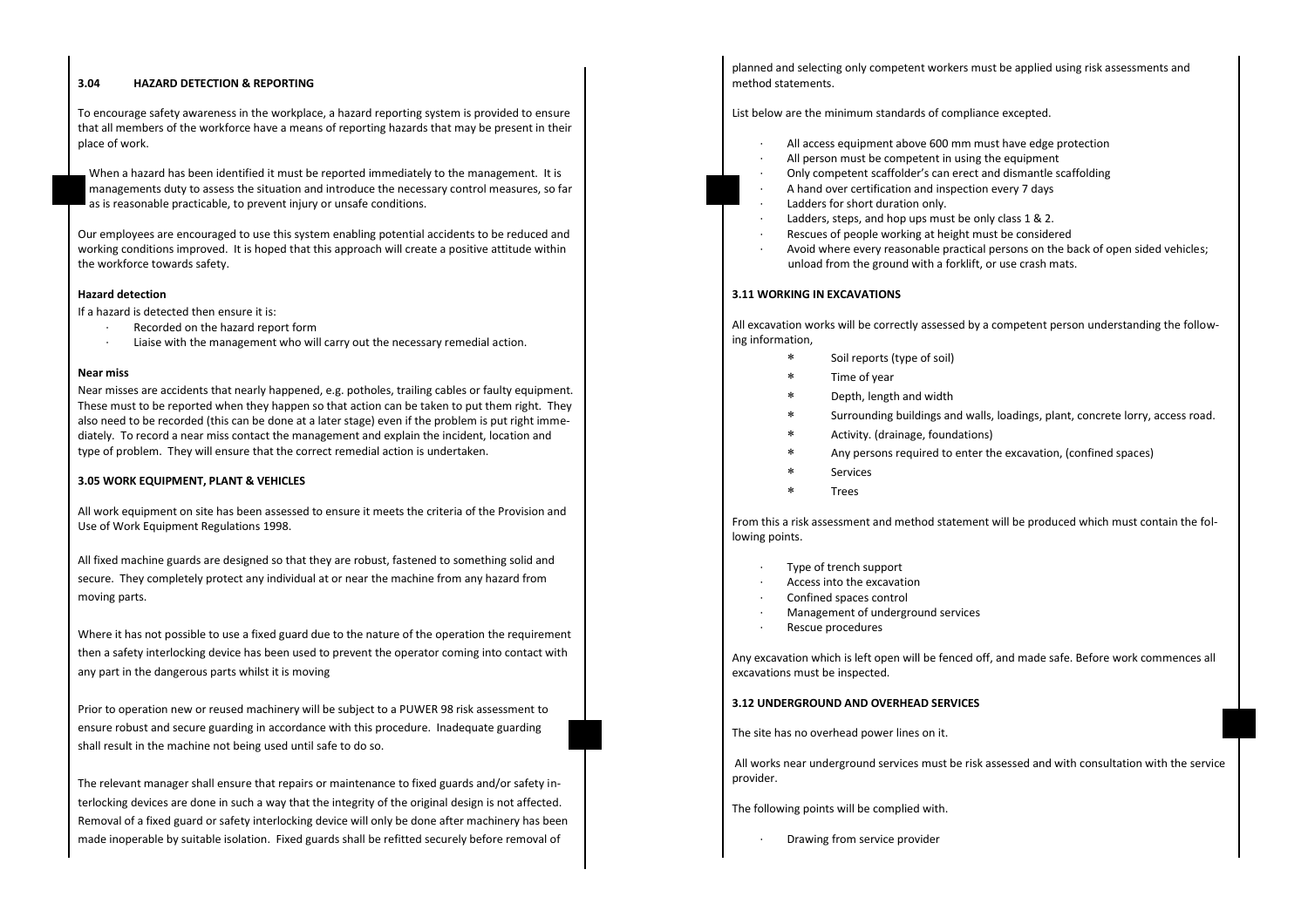received correct and suitable training and be medically fit for entry.

## **3.09 HOT WORK**

Hot Work is when any work is carried out that is capable of producing flames, generation of heat, friction, sparks or any other form of ignition.

Sources of ignition can be:

Naked flames e.g. welding and cutting, etc

Tar and bitumen heaters

External sparks generated from cutting and grinding activities

All relevant hazards must be assessed by the person authorised to issue the work control permit by personal inspection of the work area. The work control permit will contain a written record of all the precautions to be implemented and followed by those carrying out the work. The work area is to be clearly defined and controlled and the work activity to be monitored and stopped immediately if any breach of the permit conditions is found. The Permit Issuer is to clearly communicate the conditions of the permit to the persons involved in carrying out the work activity. A work control permit is valid for a period of 8 hours.

All hot work a fire watch to be completed at the end of the work to ensure the residual heat present is cooled sufficiently so not to restart a fire. The minimum period for this is 30 mins.

#### The Fire Watcher will:

- have an appropriate fire extinguisher for the activity being carried out
- have been trained in its operation and use
- have been trained in the site Fire Alarm Procedure
- have been shown where the nearest Fire Alarm point is located
- have the authority to stop the Hot Work at any time
- remain at the job site for 30 minutes after completion of the Hot Work to watch for post-ignition of combustibles
- on completion of the Fire Watch report to the Issuer of the Hot Work Permit to sign-off the permit and to confirm that the area is safe

The person issuing the work control permit will assess whether there is a need to remove any automatic Fire Alarm system off-line.

#### **3.10 WORKING AT HEIGHT**

The single biggest killer in the work place, if working at height cannot be avoided then carefully

## any isolation.

The relevant manager will ensure that systems are in place to inspect every fixed guard and safety interlocking device. A register shall be created and maintained including the approved inspection frequency, test method and the dates of the last and next inspections

All machinery and equipment will be maintained in good working, with a visual examination conducted before use. Any defects will be reported and never use if it is suspect that the equipment is not working properly or any guards or protective devices are faulty.

Maintenance work will be carried out in a safe and proper manner. This included isolating the equipment from any source of energy, locked off and is made safe before work starts. This may include isolating pipelines, depressurising part or all of a system or supporting parts of equipment that could fall. Servicing and repairs will only be carried out by trained and authorised staff. Machinery, plant or equipment will never be cleaned whilst running. This will only be undertaken when switch off and unplug or lock off.

Employees will always follow the safe operating procedures when operating work equipment and wear any personal protective equipment provide for use with that equipment.

The law requires all dangerous parts of the machinery to be guarded. **It is illegal** for anyone to remove any guards or tamper with any safety devises such as interlocks. Only authorised persons will remove guards and will ensure the machine is isolated and locked off. All plant and equipment, hired or owned must be correct for the task, maintained with records. Listed are the items which require a LOLER through examination certificates.

Items of 12 months through examination

- Excavators used for lifting
- · Forklifts
- Goods hoist
- · Cranes
- · Lorry loaders (Hiab)

Items of 6 months through examination

- M.F.W.P.s.
- · Cranes with man riding basket
- Passenger hoist
- Chain's, shackles and slings

Only competent persons can operate plant with an in date card. CPCS, NPORS or IPAF for M.E.W.P's.

Vehicles are maintained / serviced to manufacturer's recommendation. Commercial vehicles and plant operators will keep a maintenance log recording their findings when carrying out daily inspections.

All employees with a HGV licence who drive on company business on the national highway will immediately report any driving offences, endorsements or driving ban to their manager.